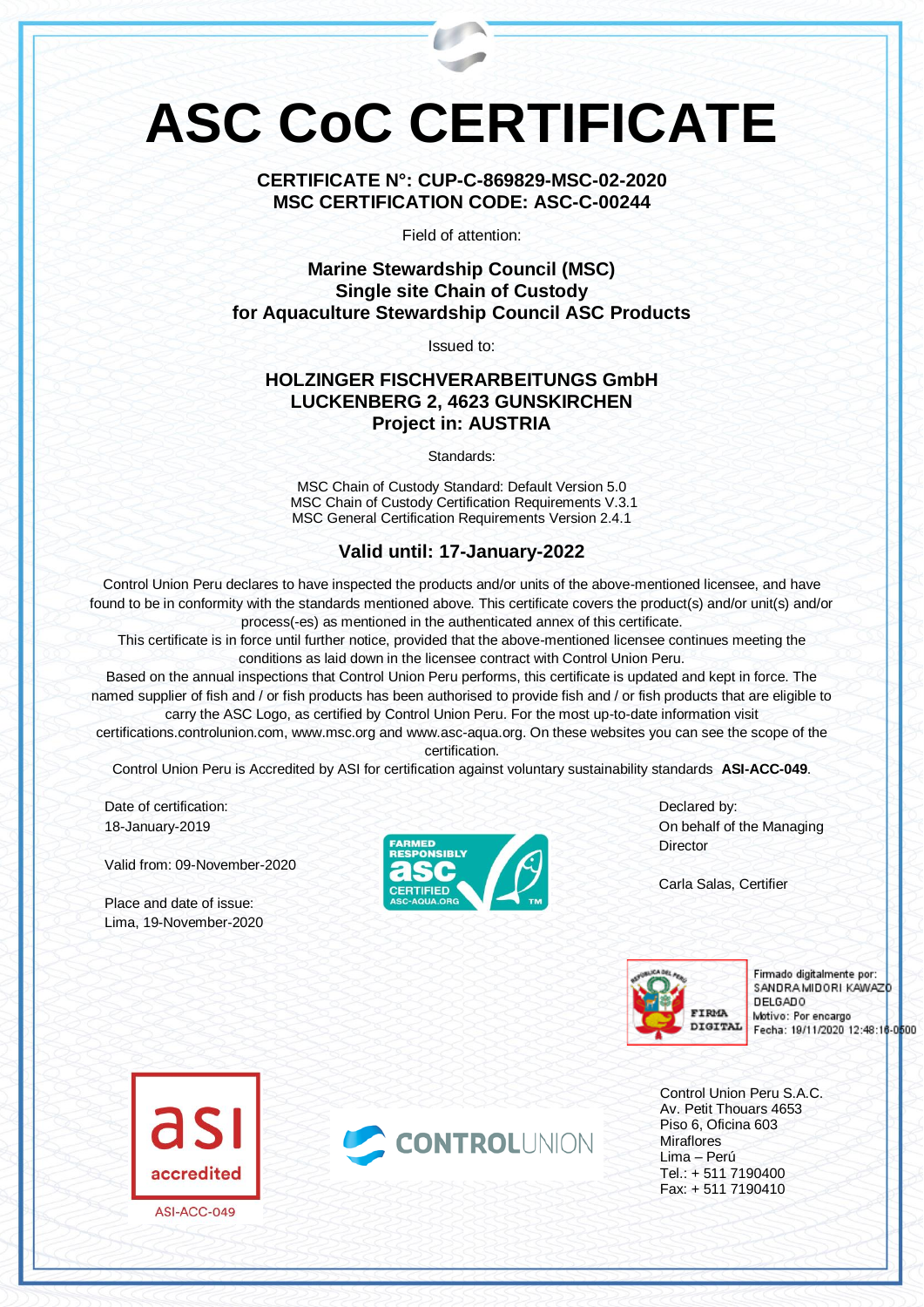

#### **Annex to CERTIFICATE – MSC CERTIFICATE N°: CUP-C-869829-MSC-02-2020 MSC CERTIFICATION CODE: ASC-C-00244**

### **ASC CERTIFIED PRODUCTS CHAIN OF CUSTODY**

Control Union Peru has performed an inspection, as mentioned in the contract assigned by:

| Name licensee         | Holzinger Fischverarbeitungs GmbH |  |
|-----------------------|-----------------------------------|--|
| Address               | Luckenberg 2, 4623 Gunskirchen    |  |
| Country of production | Austria                           |  |

This certificate, referred to in the licensee contract as scope certificate, covers the following **product(s)**, which meet(s) the criteria of the latest version of the MSC Chain of Custody Standards as well as the MSC Certification Requirements:

| Trade name           | Processing unit n°        |
|----------------------|---------------------------|
| Atlantic salmon      | PRC 110900                |
| European Flat Oyster | PRC 110900                |
| <b>Rainbow Trout</b> | PRC 110900 and PRC 110901 |
|                      |                           |

This certificate covers the following **unit(s) and process(es)** which meet(s) the criteria of the latest version of the MSC Chain of Custody Standards as well as the MSC Certification Requirements:

| Processing unit n° | Name and city                                                                                                     | <b>Process</b>                                                                                                                      |
|--------------------|-------------------------------------------------------------------------------------------------------------------|-------------------------------------------------------------------------------------------------------------------------------------|
| PRC 110900         | Holzinger Fischverarbeitungs GmbH<br>Luckenberg 2, 4623 Gunskirchen<br>Project in: Austria                        | Packing or repacking,<br>Primary processing,<br>Preservation Processing,<br>Trading fish (Buying/Selling),<br>Storage and Wholesale |
| PRC 110901         | Seafood Gmbh<br>ASC-C-00190<br>(Subcontracted site)<br>Linzer Straße 7, 4690 Schwanenstadt<br>Project in: Austria | Packing or repacking                                                                                                                |

In case of group certificate the sites covered by this certificate and their individual scopes can be found on the MSC website.

More information about the licensee and/or products and/or units can be obtained at the website of Control Union Peru (certifications.controlunion.com) or by contacting Control Union Peru.

This certificate recommends the eligibility of the certificate holder to use the ASC ecolabel after obtaining and comply with an ecolabel license agreement with ASC. Use of the ASC logo on (trade) products is only allowed for products mentioned under "products" in the annexes of this certificate.

The products included in the scope of this certificate can be traded as ASC certified products after the information of this certificate is updated in the MSC website.